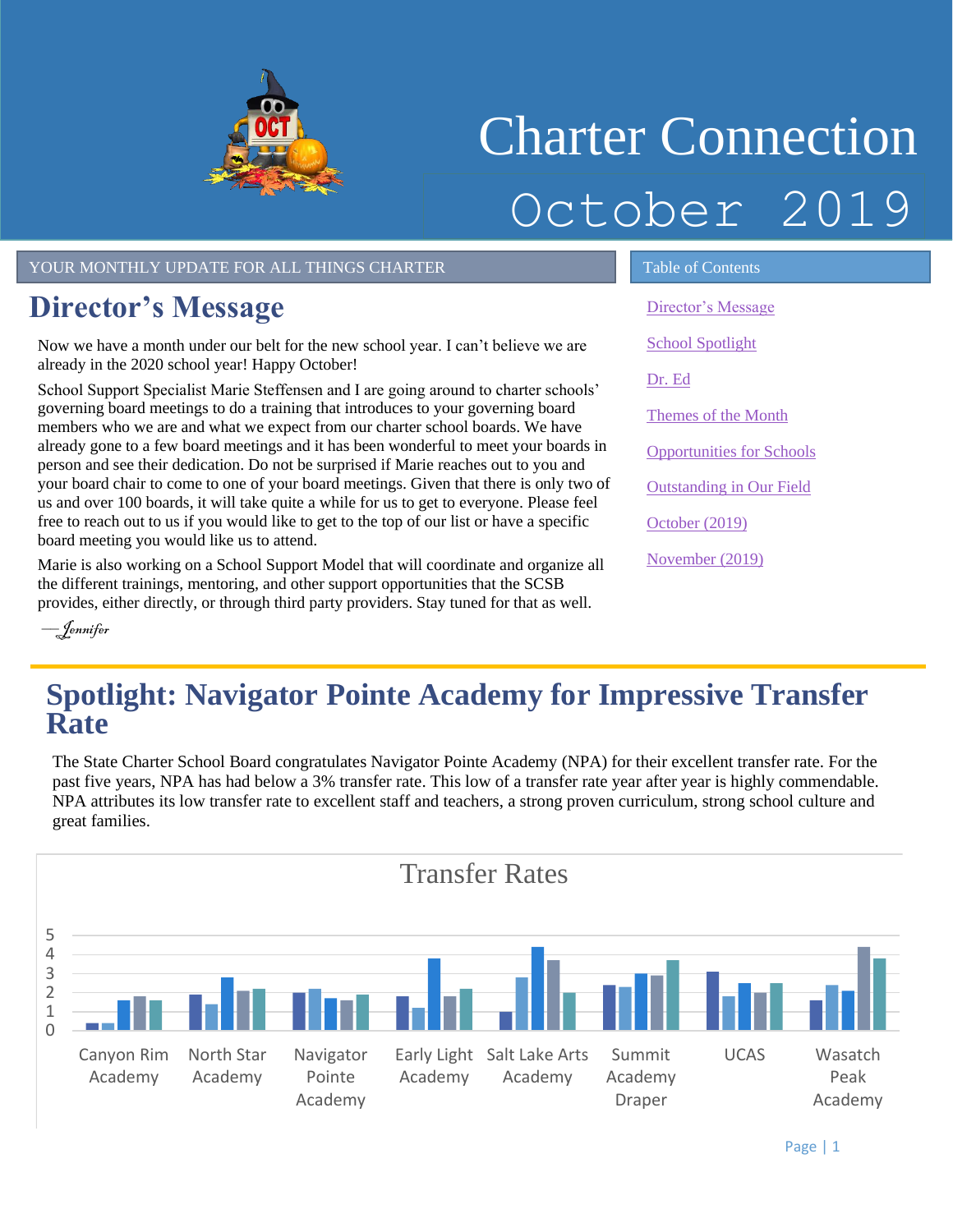## <span id="page-1-0"></span>**Dear Dr. Ed,**

I have been reading about Visible Learning and John Hattie's research. I feel like I can relate to Hattie in wanting to understand which variables are the most important to help my students succeed. Although he found that "almost everything we do improves learning," he points us to the variables that have the greatest effect. Since the average effect size was 0.4, anything above 0.4 would have a greater positive effect on student learning. Instructional Leadership has a high effect size so I feel this is somewhere I'd like to start my focus. But, how do I truly become an instructional leader?

Sincerely,

Not Sure Where to Start

Dear Not Sure Where to Start,

Instructional leadership refers to those leaders who have their major focus on creating a learning climate free of disruption, a system of clear teaching objectives and high expectations for teachers and students. So, where does one begin? What can a school leader do to shift the mindset of teachers, students, and parents to make a difference?

Lots of things! But let's concentrate on one. The evidence shows that if school leaders see themselves as

"evaluators" then they are likely to have the highest chance of shifting mindset towards student learning. An instructional school leader is clear about what they want others to know and be able to do and they know what the success indicators are. Some questions you could try asking are:

- How do we know this is working?
- How can we compare 'this' with 'that'?
- What is the effect size of this program/method?
- What evidence would convince us that we are wrong?
- Where is the evidence that shows this is superior to other programs?
- Where have we seen this practice occurring, so that it produces effective results?
- Do we share a common conception of progress?

By developing an evaluation plan about the impact of teaching and learning, you will lead others in seeing the value of these questions. And the answers you find will drive change in your school and develop both collaborative efficacy and expertise by having your students, staff, and parents work with each other, producing a greater outcome.

Happy leading!

––Dr. Ed U. Cation

Dr. Ed U. Cation

P.S. If you love Hattie's works, you might check out <https://corwin.zendesk.com/hc/en-us> as it has a great question and answer database related to his research and best practices!

*Adapted from Viable Learning MetaX*

#### **Theme of the Month**

**Which accounting principle should Utah charter schools follow?** The State Auditor's Office was asked by the State Board of Education to provide guidance with respect to the correct source of Generally Accepted Accounting Principles (GAAP) for charter schools. Clarification was needed because while most schools reported their annual financial statements using principles guided under the Financial Accounting Standards Board (FASB), there were a few schools that reported their annual financial statements using principles guided under the Government Accounting Standards Board (GASB).

<https://auditor.utah.gov/wp-content/uploads/sites/6/2019/07/2019-01-Source-of-GAAP-for-Charter-Schools-Draft.pdf> After conducting their research, the State Auditor's Office concluded that all Utah charter schools, regardless of legal form, must follow accounting standards promulgated by GASB. For fiscal years 2019 and 2020, you may report using either standard; however, the State Office would prefer that you reported in accordance to GASB. Starting in fiscal year 2021, GASB will be mandatory. For additional information, please review the Auditor Alert 2019-01 Draft at: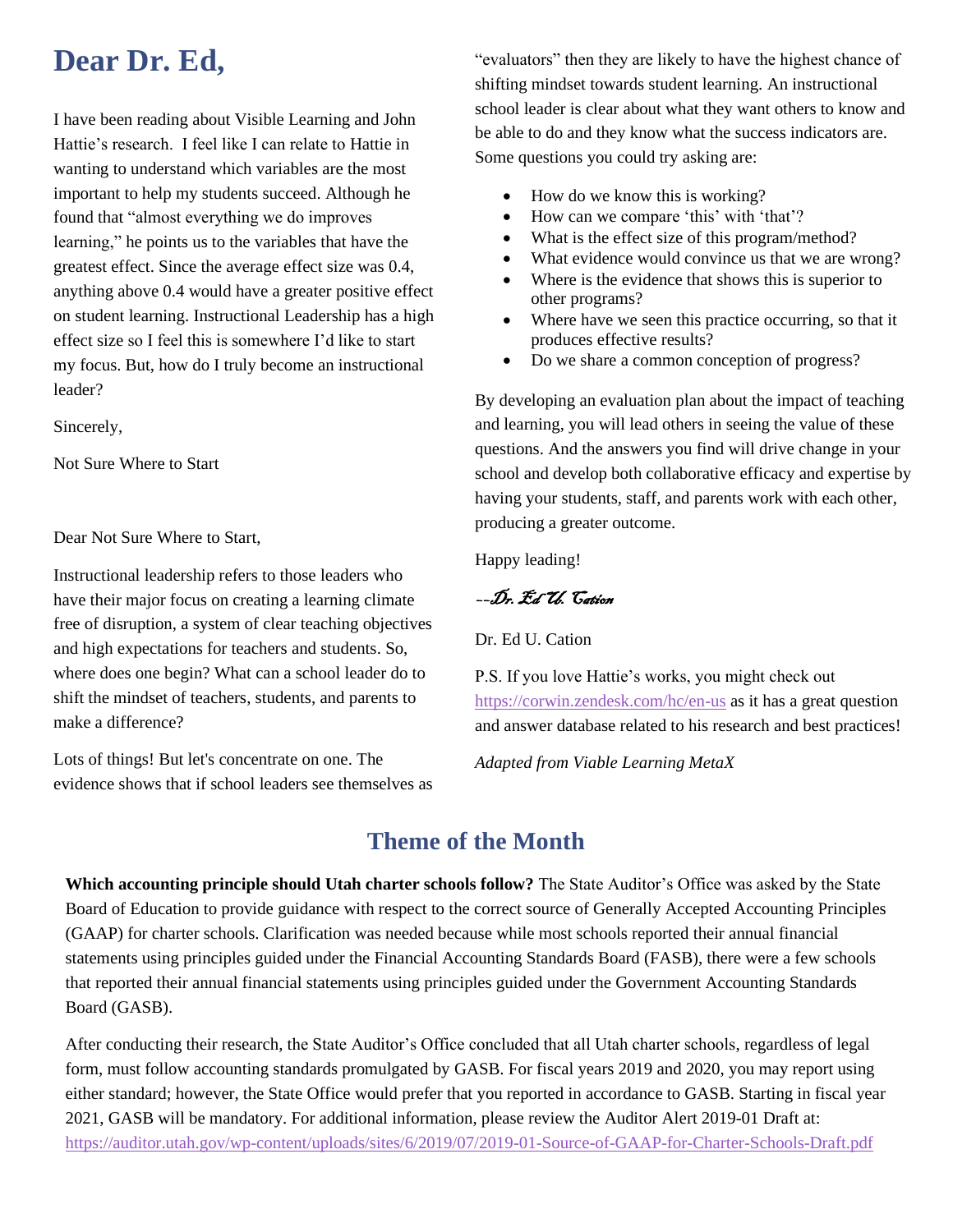## Opportunities for Schools

- <span id="page-2-0"></span>• Has your charter school governing board done its annual training on the Open and Public Meetings Act yet? The Office of the State Auditor has a training for you [http://training.auditor.utah.gov/courses/op](http://training.auditor.utah.gov/courses/open-and-public-meetings-act-2019) [en-and-public-meetings-act-2019](http://training.auditor.utah.gov/courses/open-and-public-meetings-act-2019)
- On October 24-26 the National Science Teachers Association is holding their Regional Conference in Salt Lake City. All science teachers, Elementary and STEM teachers would find this of great value. There is a grant available. [See link](https://twitter.com/UtahSCSB/status/1108820864244555776)  [for more info](https://twitter.com/UtahSCSB/status/1108820864244555776)
- The American Psychological Foundation is currently seeking applications for the Esther Katz Rosen Pre-college Psychology Grant Program (up to \$15,000). For more information, visit [https://www.apa.org/apf/funding/rosen](https://www.apa.org/apf/funding/rosen-precollege?tab=3)[precollege?tab=3.](https://www.apa.org/apf/funding/rosen-precollege?tab=3)
- SCSB Authorizing & School Support Specialist Marie Steffensen is working on a new support model to help schools achieve and is seeking your feedback via survey (open until October  $4<sup>th</sup>$ ) at <https://forms.gle/N1iSFxJpeVdanFdJ8>



<span id="page-2-1"></span>

- In June, at the National History Fair in Washington DC, Thomas Edison student Lydia Bohm placed 4th among 2019 Junior Individual Website Finalists for her entry "Florence Nightingale: More Than Just the "Lady of the Lamp"" Way to go!
- According to a ne[w NCES report,](http://ow.ly/IUke50wyo6T) Utah has the fifth highest percentage of enrollment in charter schools in the nation!
- Noah Webster Academy won the BYU Triple Crown Race!!! Read about this great story here.
- At the SCSB's September 12<sup>th</sup> meeting, Navigator Pointe Academy was spotlighted for their continually impressive transfer rate!
- Beehive students Sidor and Kassie have been selected as top 30 finalists in the Broadcom MASTERS, a national STEM competition. They will compete in Washington, D.C., on Oct. 25 for the top award of \$25,000
- <span id="page-2-2"></span>• Ms. Loree Rominger of Providence Hall was awarded as September's Employee of the Month of SCSB schools. Her Math IB SL pass rate was 90%, average 4.0 score. Her IB pass rate for Math IB Studies was 100% with an average score of 5.5. Over 1.5 points higher than the world average!